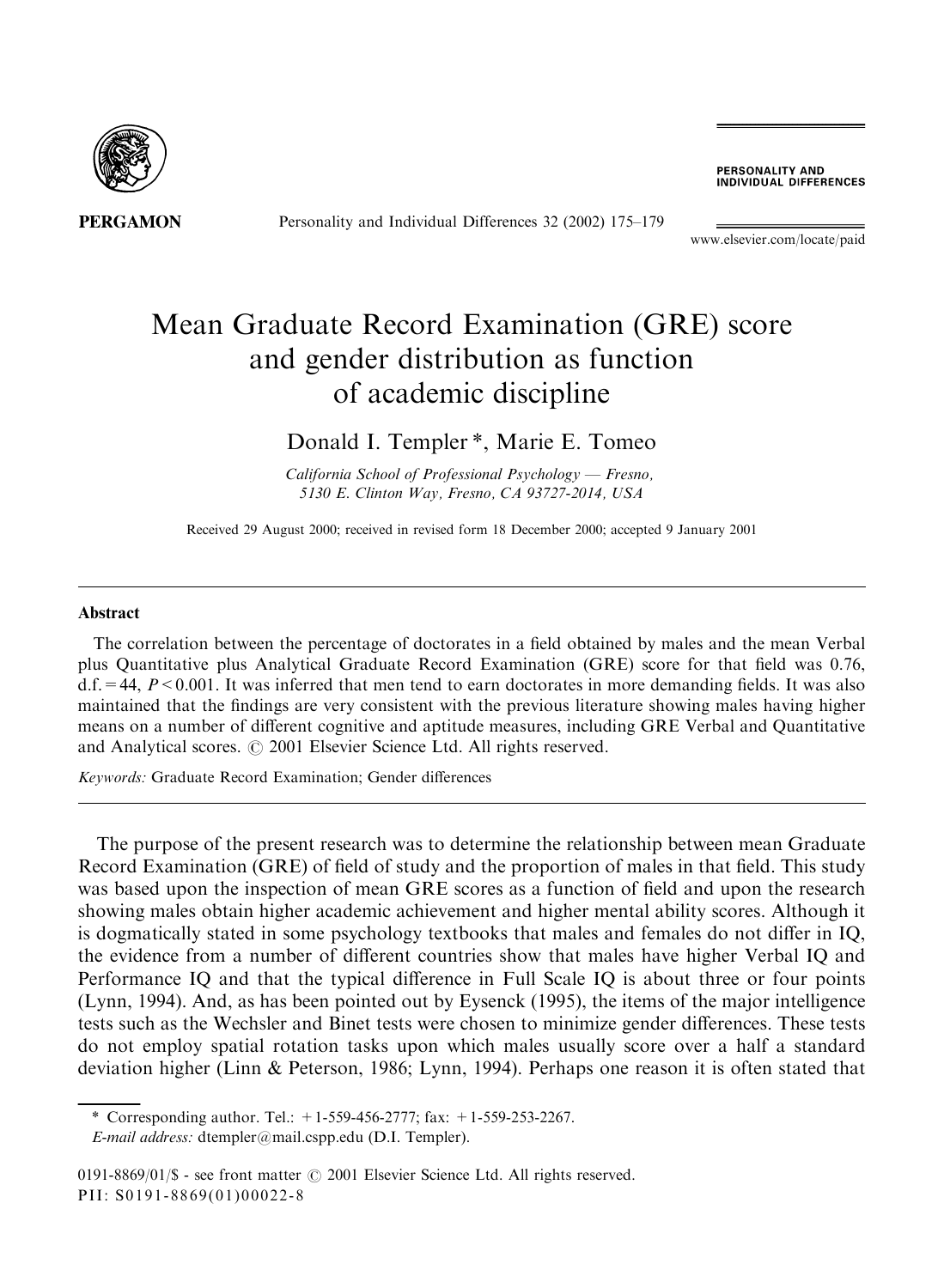male and female mean IQ's do not differ is that the brain size and mean IQ differences are smaller in childhood, but in adolescence the discrepancies in both become larger (Lynn, 1994). A very comprehensive review of the literature of Rushton and Ankney (1996) clearly shows that IQ correlates positively with brain size and that male brains are larger than female brains, even when body size is controlled for. The established relationship between brain size and intelligence takes on new importance with the recent findings of Wickett, Vernon, and Lee (2000) who reported that brain size correlated not only with a number of different psychometric measures of intelligence but with two reaction time measures of intelligence.

There is reason to believe that the gender differences may be greater at the exceptionally high levels of ability. Dorans and Livingston (1987) reported that 99% of persons with perfect scores of 800 on the SAT were males, that 90% with scores from 780 to 790 were males, and that 81% with scores from 750 to 770 were males. Eysenck (1995) calculated that if males have a 4 point higher mean IQ and that if there is a standard deviation of 15 for males and 14 for females, out of 10,000 randomly selected individuals there would be 55 males and five females with an IQ of 160 or above. Eysenck stated: "In the list of geniuses studied by Cox (1926), there are no women. There are no women among Roe's (1951a, b, 1953) eminent scientists, and very few in American Men of Science, or among members of the Royal Society; none in a list of the leading mathematicians (Bell, 1965)..."

### 1. Method

The data here employed are from the 46 fields that both have Verbal and Quantitative and Analytical GRE means available from the Educational Testing Service (1998) and the percentage of males who obtained doctorates in the fields in 1992–1993 listed in the National Center for Educational Statistics (1997). The GRE is unquestionably the test that is used most often for admission to graduate programs in the United States. The "General Test" provides Verbal, Quantitative and Analytical scores which can range from 200 to 800 and are ordinarily taken by all persons administered the GRE. The means for all (over 1.1 million) persons taking the General Test from 1994 to 1997 are 474 for Verbal, 558 for Quantitative and 547 for Analytical. The respective standard deviation are 114, 139 and 130. The "Subject Tests" pertain to discipline content, and these scores were not used in the present study because they are ordinarily taken only by persons who seek graduate school admission in that discipline and because the norms are discipline specific.

#### 2. Results and discussion

Table 1 contains both the mean Verbal and Quantitative and Analytical GRE scores as a function of discipline, and the percentage of male doctoral recipients. The product-moment correlation coefficient between these two variables is 0.76, d.f. = 44,  $P < .001$ .

An inspection of Table 1 seems to indicate that the high male/high GRE occupations involve mathematics more than the high female/low GRE occupations. It is often said that girls and women lack confidence in their mathematical ability and are insufficiently encouraged to study mathematics and enter mathematic related fields. Such contentions may very well have good elements of

176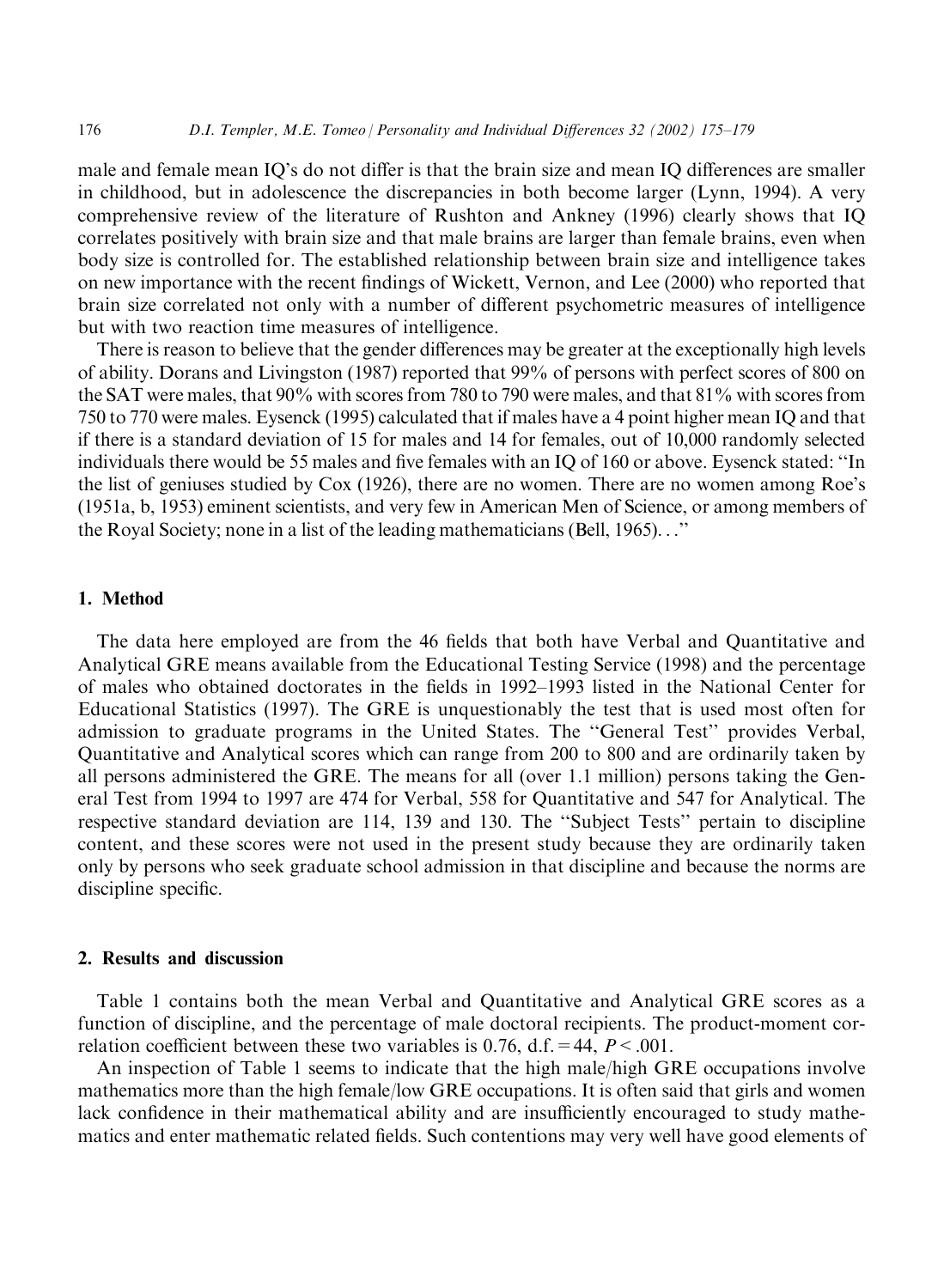Table 1 Verbal + Quantitative + Analytic mean and percentage of males

| Program                                   | Mean | Percent male |
|-------------------------------------------|------|--------------|
| Physics and Astronomy                     | 1903 | 87.59        |
| Material Engineering                      | 1840 | 83.29        |
| Mathematics                               | 1835 | 78.13        |
| Chemical Engineering                      | 1820 | 84.44        |
| Philosophy                                | 1811 | 72.09        |
| Economics                                 | 1795 | 75.95        |
| Other Engineering                         | 1786 | 89.70        |
| Chemistry                                 | 1764 | 71.87        |
| Computer and Information Technology       | 1762 | 84.57        |
| Mechanical Engineering                    | 1762 | 93.01        |
| Electrical and Electronic Engineering     | 1760 | 90.54        |
| Civil Engineering                         | 1718 | 89.40        |
| Earth, Atmosphere and Marine              | 1704 | 75.43        |
| <b>Biological Science</b>                 | 1688 | 59.33        |
| Industrial Engineering                    | 1676 | 84.98        |
| Natural Science and Other                 | 1666 | 59.56        |
| English Language Literature               | 1665 | 35.53        |
| Bank and Finance                          | 1662 | 82.81        |
| History                                   | 1659 | 62.77        |
| Anthropology and Archaeology              | 1654 | 46.29        |
| Political Science                         | 1645 | 71.10        |
| Arts - History, Theory and Criticism      | 1638 | 39.01        |
| Secondary Education                       | 1623 | 37.50        |
| Architecture and Environmental Design     | 1622 | 80.00        |
| Agriculture                               | 1619 | 76.84        |
| Foreign Language Literature               | 1612 | 29.94        |
| Library and Archival Science              | 1574 | 31.11        |
| Arts — Performance and Studio             | 1563 | 55.50        |
| Curriculum and Instruction                | 1545 | 32.65        |
| Psychology                                | 1536 | 37.78        |
| Sociology                                 | 1523 | 49.25        |
| Health and Medical Science                | 1509 | 41.48        |
| <b>Education Evaluation and Research</b>  | 1505 | 28.57        |
| Communications                            | 1505 | 51.04        |
| Business Administration and Management    | 1480 | 74.93        |
| Other Social Science                      | 1477 | 54.43        |
| <b>Elementary Education</b>               | 1475 | 20.88        |
| Accounting                                | 1466 | 53.97        |
| $Education - Other$                       | 1460 | 34.58        |
| Public Administration                     | 1443 | 66.22        |
| <b>Education Administration</b>           | 1430 | 45.18        |
| Special Education                         | 1410 | 17.53        |
| Student Counseling and Personnel Services | 1405 | 35.44        |
| Home Economics                            | 1406 | 25.76        |
| Social Work                               | 1385 | 30.50        |
| Early Childhood Education                 | 1376 | 3.23         |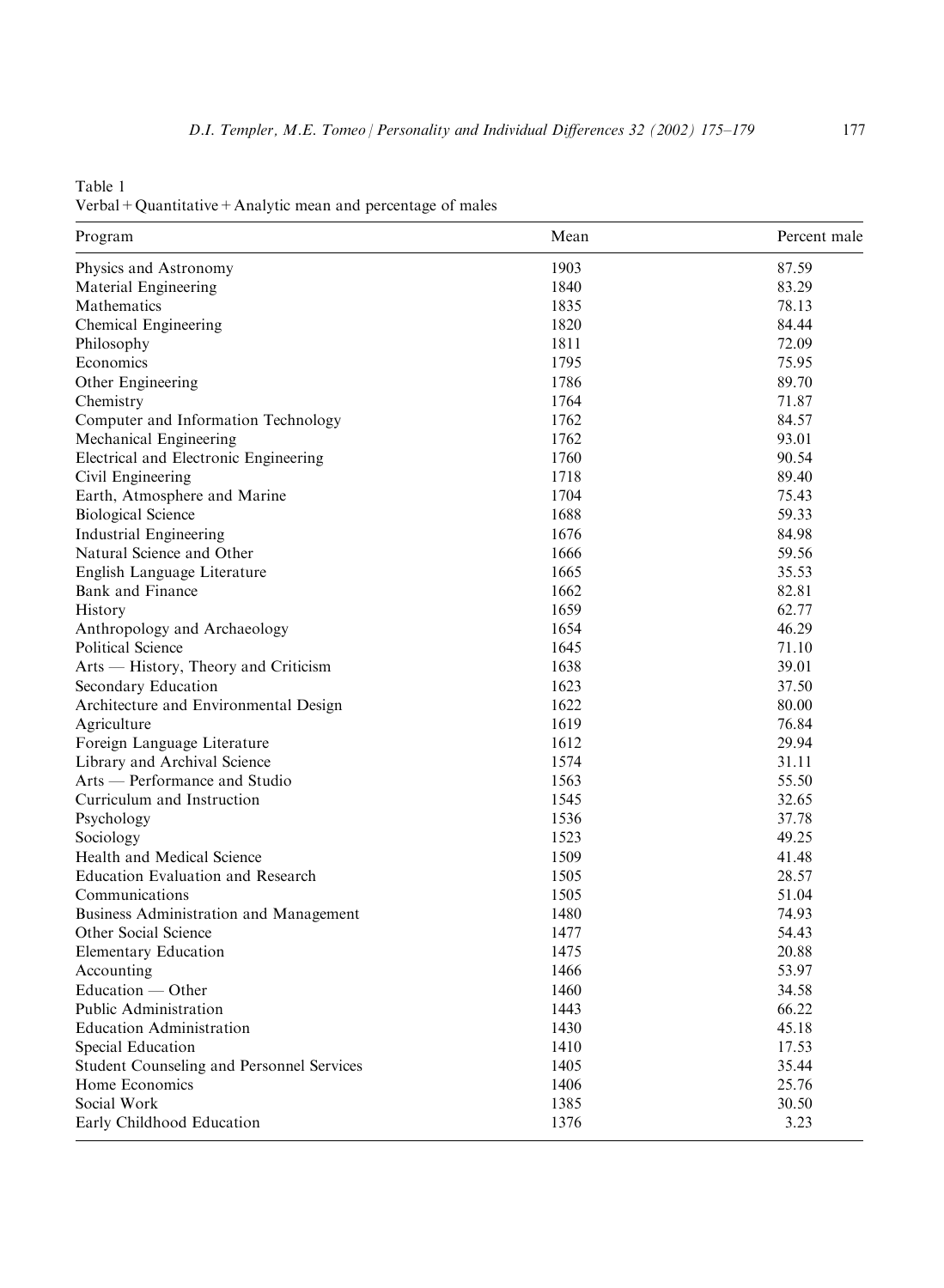truth. In order to obtain further perspective, the present authors obtained the Verbal, Quantitative, and Analytical means for the 10 fields with the highest percentage of females and the 10 fields with the highest percentage of males. The respective means were 453.9, 492.4, and 528.1 for the high female fields and 478.8, 684.6 and 603.1 for the high male fields. The high male fields not only tend to be higher in Quantitative but higher in Verbal and Analytical as well. The fields are not only more demanding with respect to mathematics, but seem more demanding in general. Although philosophy is not a field greatly associated with mathematics, it ranks number 4 in Verbal plus Quantitative plus Analytical and had 72% male doctorates.

A plausible explanation for the higher concentration of males in the more demanding fields is that they tend to have more academic ability. In fact, males have higher means on the GRE. For 255,349 male and female US citizens taking the GRE in 1997–1998 (Educational Testing Service, 1999), the mean of the men was 496 (S.D. = 110) Verbal, 577 (S.D. = 131) Quantitative, and 552  $(S.D. = 134)$  Analytical. The corresponding female means are 472  $(SD = 106)$ , 506  $(SD = 121)$ , and  $529$  (SD = 128). It should be borne in mind that the GRE is ordinarily taken before admission to graduate studies. Only the students with better scores are admitted to graduate school and only the better graduate students obtain their doctorates. One might think the GRE gender differences may be greater at the very high end of the distribution of scores since greater gender differences are commonly found in the extremely high end of other measures of academic talent. If normal distributions are assumed, on the basis of the above GRE means and standard deviations, there were 2.0 times as many males with a Verbal GRE of 700 or greater, 3.2 times as many males with a Quantatitive GRE of 700 or greater, and 1.5 times as many males with an Analytic GRE of 700 or better.

The male better performance on Verbal and Quantitative and Analytical is compatible with the theoretical formulations and literature review of Lynn (1999). Lynn, on the basis of Gustafsson's (1984) hierarchical model of intelligence, defined intelligence as the sum of verbal comprehension, reasoning, and spatial abilities. Lynn's Table 1 shows that, in a number of different countries, adult and late adolescent males score higher on General IQ, Verbal IQ, Performance IQ, General Reason, Verbal Reason, Quantitative Reason, and Spatial IQ. Lynn inferred that on the basis of adult males having a 0.78 standard deviation larger brain and the correlation between brain size and IQ of 0.30, males would be expected to have a mean IQ of about 4 points higher than females. This is what Lynn's Table 1 indicates.

#### **References**

Bell, E. T. (1965). Men of Mathematics. London: The Scientific Book Club.

Cox, C. (1926). The Early Mental Traits of Three Hundred Geniuses. Stamford: University Press.

Dorans, N. J., & Livingston, S. A. (1987). Male–female differences in SAT-Verbal ability among students of high SAT-Mathematical ability. Journal of Educational Measurement, 24, 65-71.

Educational Testing Service. (1998). Graduate record examinations: guide to the use of scores, 1998–1999.

- Educational Testing Service. (1999). Graduate record examinations: sex, race, ethnicity, and performance on the GRE general test, 1999-2000.
- Eysenck, H. G. (1995). Genius: The natural history of creativity. New York: Cambridge University Press.

Gustafsson, J. E. (1984). A unified model of the structure of intellectual abilities. *Intelligence*, 8, 179–204.

Linn, M. C., & Peterson, A. C. (1986). A meta-analysis of gender differences in spatial ability: implications for mathematics and science achievement. In J. S. Hyde, & M. C. Linn, The psychology of gender: advances through *meta-analysis* (pp. 67–101). Baltimore, MD: Johns Hopkins University Press.

178